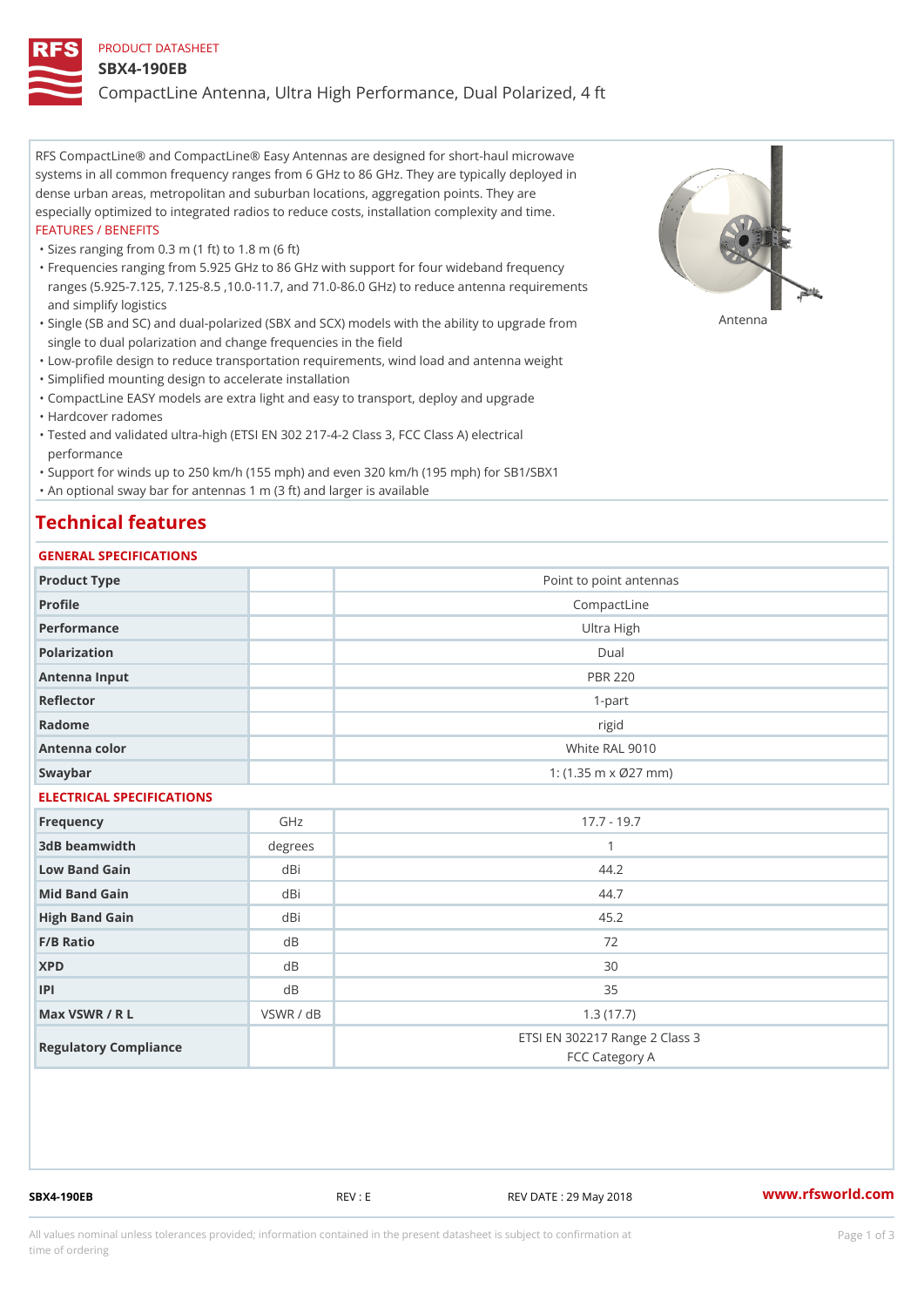## PRODUCT DATASHEET

## SBX4-190EB

CompactLine Antenna, Ultra High Performance, Dual Polarized, 4 ft

| MECHANICAL SPECIFICATIONS                                  |              |                                                   |
|------------------------------------------------------------|--------------|---------------------------------------------------|
| Diameter                                                   | ft $(m)$     | 4(1.2)                                            |
| Elevation Adjustment                                       | $degree$ :   | ± 15                                              |
| Azimuth Adjustment                                         | degrees      | ± 15                                              |
| Polarization Adjustment                                    | $degree$ :   | Dual                                              |
| Mounting Pipe Diameter<br>minimum                          | $mm$ (in)    | 114(4.5)                                          |
| Mounting Pipe Diameter<br>maximum                          | $mm$ (in)    | 114(4.5)                                          |
| Approximate Weight                                         | kg (lb)      | 30(66)                                            |
| Survival Windspeed                                         | $km/h$ (mph) | 200 (125)                                         |
| Operational Windspeed                                      | $km/h$ (mph) | 200 (125)                                         |
| <b>STRUCTURE</b>                                           |              |                                                   |
| Radome Material                                            |              | rigid                                             |
| FURTHER ACCESSORIES                                        |              |                                                   |
| optional Swaybar                                           |              | 1: SMA-SK-4 (1.35 m x Ø33 mm)                     |
| Further Accessories                                        |              | SMA-SKO-UNIVERSAL : Universal sway bar fixation l |
| MOUNTOUTLINE                                               |              |                                                   |
| m m<br>$Dimension_A$<br>(in)                               |              | 1262(49.7)                                        |
| m m<br>$Dimenision_B$<br>(in)                              |              | 608 (23.9)                                        |
| m m<br>$Dimension_C$<br>(i n)                              |              | 270 (10.6)                                        |
| $Dim_D -$<br>m m<br>$114$ m m $(4.5$ _ ir $)$ $R$ ii p $e$ |              | 358 (14.1)                                        |
| m m<br>$Dimension$ = E<br>(i n)                            |              | 59(2.3)                                           |
| m m<br>$Dimension_F$<br>(in)                               |              | 230(9.1)                                          |
| m m<br>$D$ imension $_G$<br>(in)                           |              | 186(7.3)                                          |

SBX4-190EB REV : E REV : REV DATE : 29 May 2018 WWW.rfsworld.com

All values nominal unless tolerances provided; information contained in the present datasheet is subject to Pcapgelio an atio time of ordering